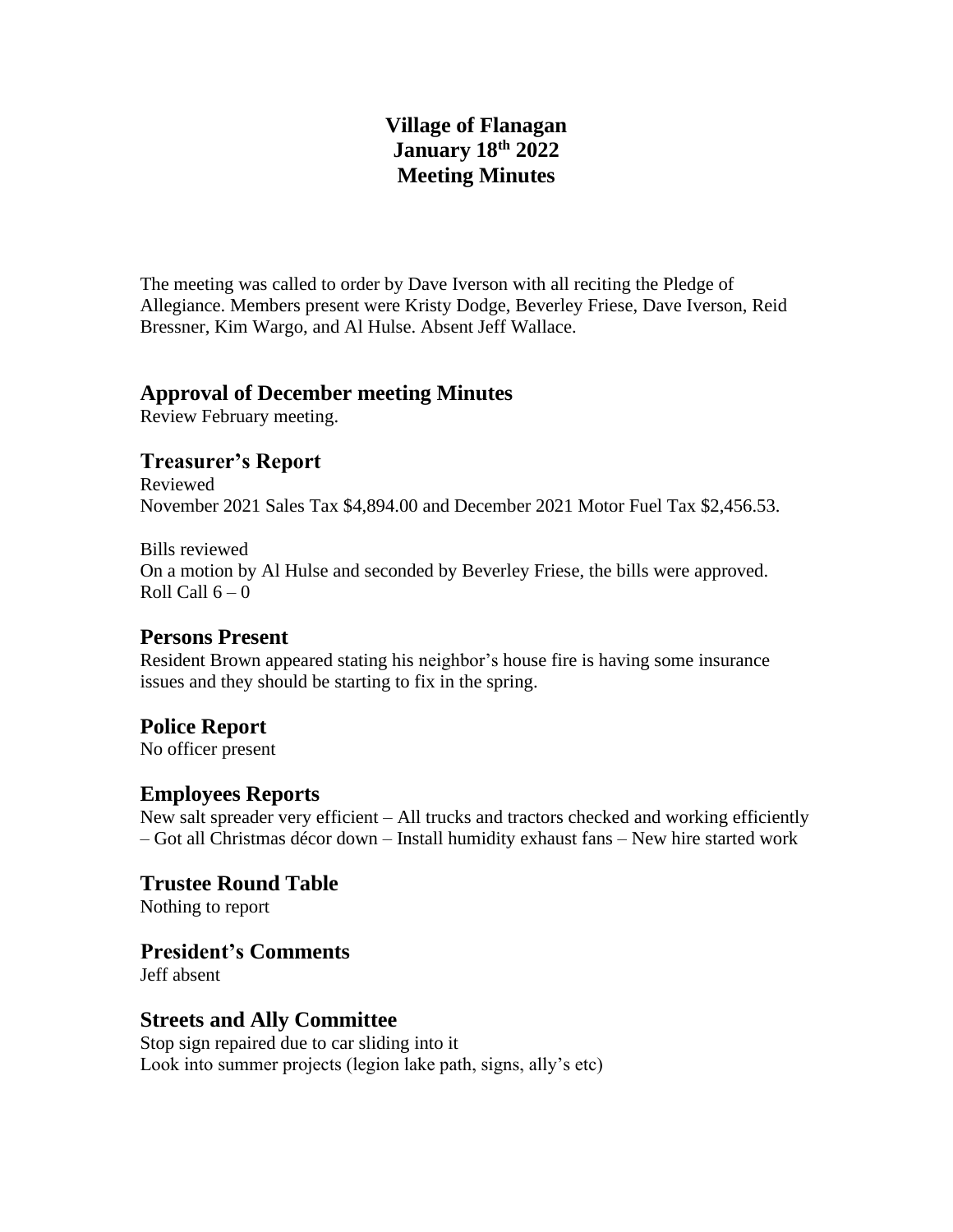## **Personnel Committee**

New hire for the Village Ty King

## **Zoning/Building/Ordinance Committee**

Nothing to report

#### **F.I.T. Team**

Thanked all the help from the Village workers with the Christmas festivities.

#### **Open Business**

No business

#### **New Business**

1.)Bids for the demolition of garage at 504 S Main St Opperman Construction \$9,900.00 On a motion by Kristy Dodge and seconded by Beverley Friese bid approved. Roll Call  $6 - 0$ 

2.)Donation Flanagan State Bank donated \$40,000.00 to go towards future Pickle Ball courts for the north side of the park.

3.)New Covid Grant Future discussion

4.)Amending Ordinance 21-04, Charges and Rates for Water Sewer On a motion by Kim Wargo and seconded by Reid Bressner the Ordinance was approved. Roll Call  $6 - 0$ 

On a motion by Al Hulse, seconded by Kristy Dodge, the meeting was adjourned.

Village Clerk Abbi L. Tower-Simpkins